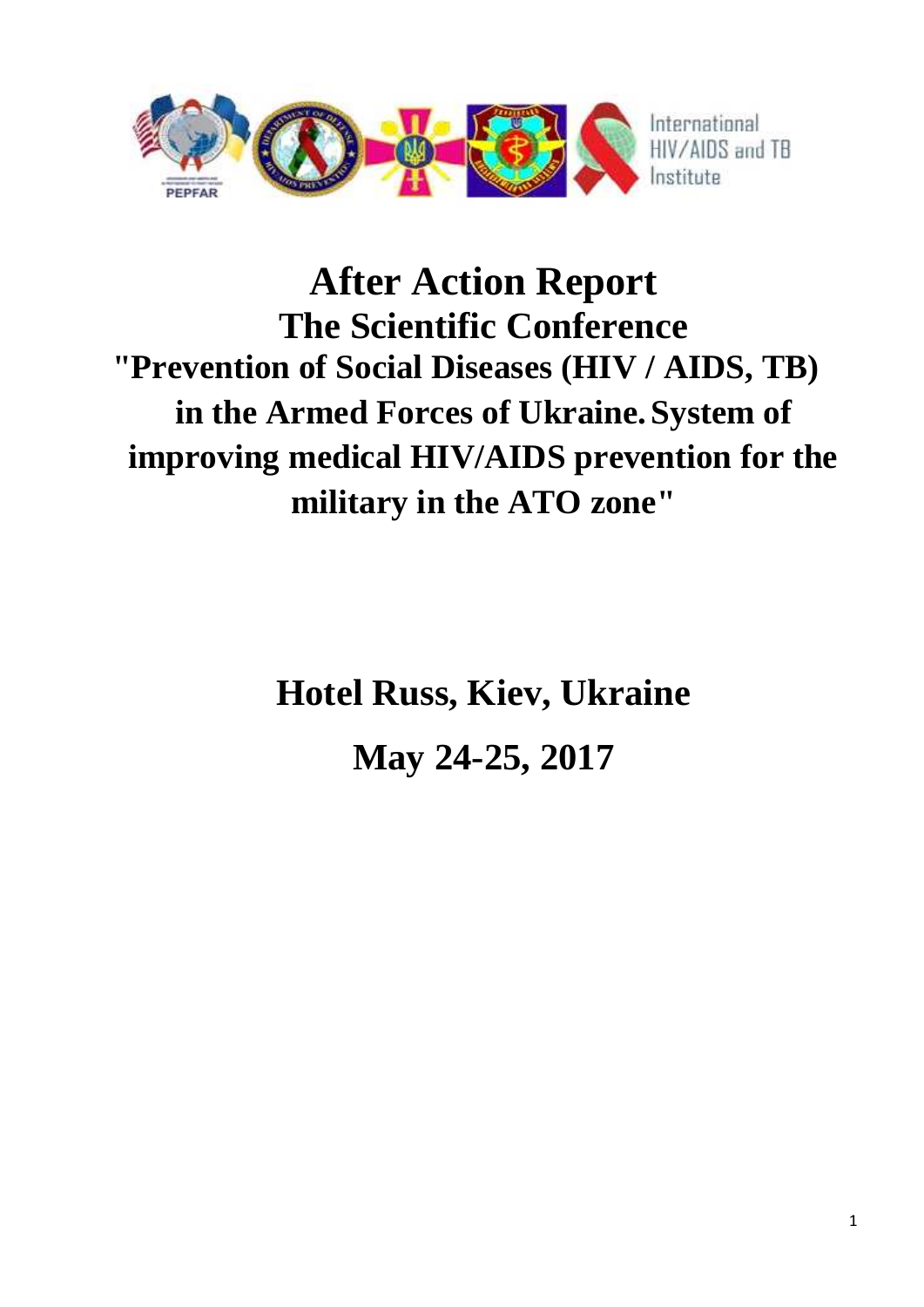# **MFR**

**Subject: AAR- The Scientific Conference: "Prevention of social diseases (HIV / AIDS, TB) in the Armed Forces of Ukraine. System of improving medical HIV/AIDS prevention for the military in the ATO Zone"**

## **Dates: May 24-25, 2017**

# **Location: the Conference Hall of the Hotel Russ, Kiev, Ukraine**

- 1. The purpose of the event:
	- Discussions on the prevention of HIV/AIDS, Hepatitis B (HBV) and HCV and tuberculosis seen in the Armed Forces of Ukraine (AFU), especially among servicemen in ATO zone.
	- Situation analyses from the military units situated in different parts of Ukraine: comparing it to the epidemiological situation in ATO zone.
	- Presentation of the result of join efforts of MMD and IHATI for the participation of the MOD in the new Global Fund request for funding.

2. The participants numbered 24: There were 13 SES representatives, 1 chief epidemiologist, 1 chief radiologist, and 9 Commanders of military units.

3. The Conference started off with Welcoming Words provided by the Head of the Sanitarian Epidemiological Department (SES) of the MOD, Maj S. Litovka. He began with an introduction of the participants with a special emphasis on the participation of the Head of the IHATI, Dr. Eliot Pearlman, and Tetyana Bila. He expressed his great appreciation of the activities implemented by IHATI, including proactively assisting the MOD on its request for Global Fund support for a TB control and detection program in the ATO Zone as well as obtaining MOD representative on the National Council on TB and HIV/AIDS.



Dr. Pearlman gave a presentation on the current project implementation and our achievements<sup>1</sup>.

<sup>1</sup> Please see Enclosure 1.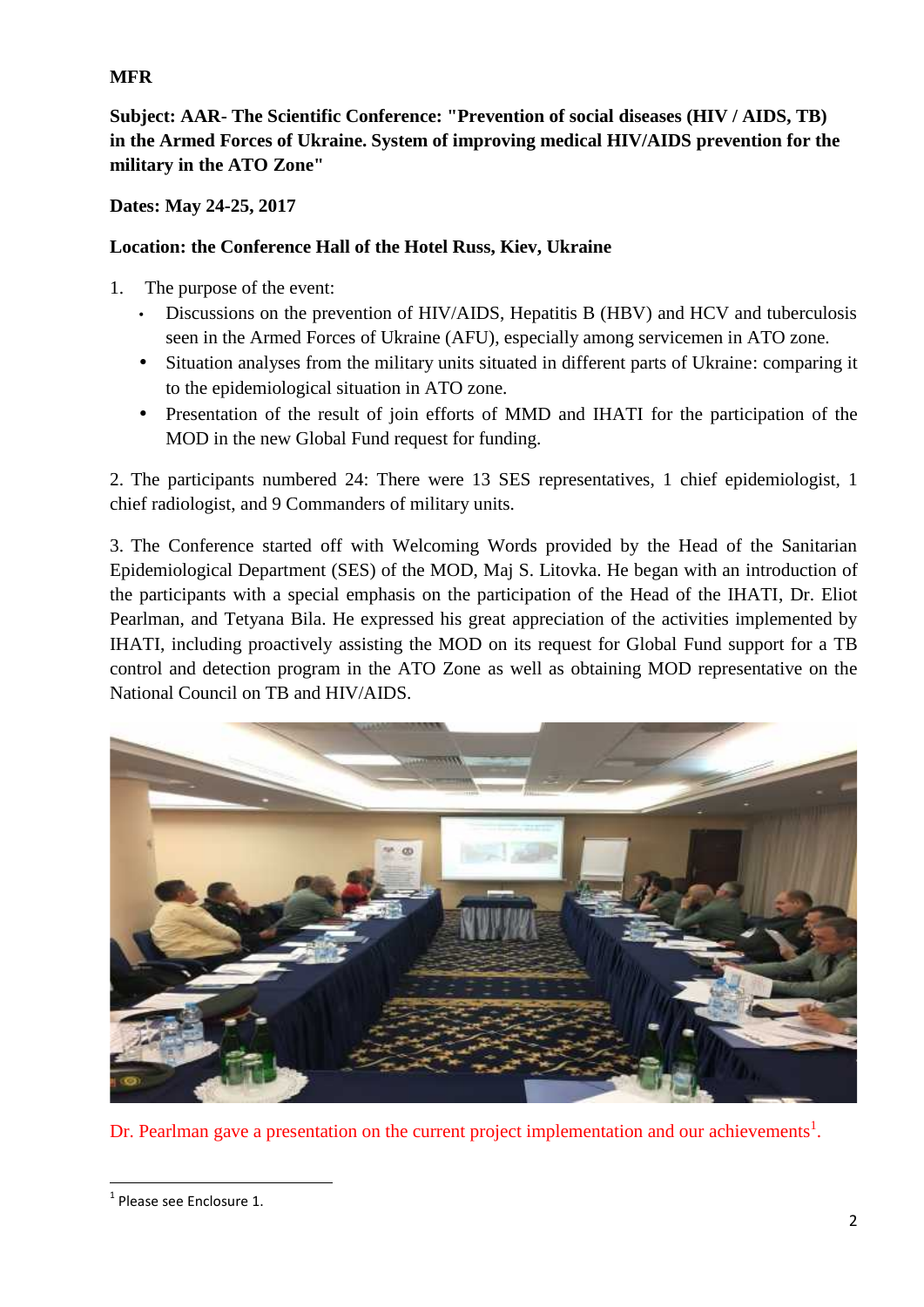4. Then Maj Litovka thanked Dr. Eliot Pearlman for his great support in the field of HIV prevention among military and his activities on the including working to have AFU serving in the ATO Zone as a vulnerable group at a higher risk for HIV: An essential requirement needed for requesting Global Fund support. After these words Dr. Eliot Pearlman wished the participants a productive working day and left the audience to grateful applause.

5. Maj Litovka stressed on the importance of the preventive measures on HIV, STIs and Hep B & C among the soldiers. He said that there is low level of awareness about the importance of these activities among the different levels of the military commanders. He shared that the level of the transmission of the information is not sufficient: the reports are provided with delays and not in full format (the data is lower that it is in reality). This is caused, because of high level of engagement of the SES staff in their daily activities set up in their official duties. Thus they are required to spend additional time to prepare data. Mostly this is seen on the level of military doctors, who are responsible for providing data to the SES staff on local and regional levels.

6. Concerning condoms for the military, there is a problem with distribution of the condoms to the soldiers. The military staff: the commanders of the military units do not see the problem of the HIV prevention using the condoms; thus they don't want to be engaged in the distribution of the condoms to the soldiers. The SES is interested in prevention of HIV and other STD among the servicemen and has taken on responsibility for condoms distribution and they have succeeded despite little or no support by the commanders of the units.

- 7. For the moment, the only three NGOs have provided some assistance to the MOD:
	- a. Alliance of Public Health (test kits on Hep B and C, 350,000 to 500,000 condoms after negotiations with IHATI, also it is planned to provide 20 Hepatitis C treatment courses),
	- b. The Network of the PLWH (informational materials), and
	- c. IHATI, which provided:
		- i. Informational materials (playing cards, posters) and
		- ii. Successfully fundraised with further technical certification and distribution of 100,000 condoms (condoms were provided by GIZ).
		- iii. For the moment, there has been a distribution of 30,000 HIV RTKs. The remaining delivery of 30,000 test kits is set for June-July 2017.
		- iv. All test kits are to be distributed among different levels of military units (Hospitals, mobile hospitals, and brigades in the ATO zone, etc.).

8. The participants expressed their gratitude for the informational materials developed, printed and distributed by IHATI. They stressed that the playing cards played a great role in the prevention activities in the ATO zone, especially for the first three waves of mobilization, because mobilized persons had a low educational level: knowing little about personal hygiene. The playing cards contained information not only about HIV, TB, but also about everyday hygiene. Now the current level of mobilized personnel is much higher, because they are signing contracts, they are checked at the Reception Centers not only for medical issues, but also for mental health and development. Thus, there is a greater need for informational booklets on HIV, Hep B & C, STIs, and TB.

- 9. After that the participants provided their presentations.
	- a. Col Petrenko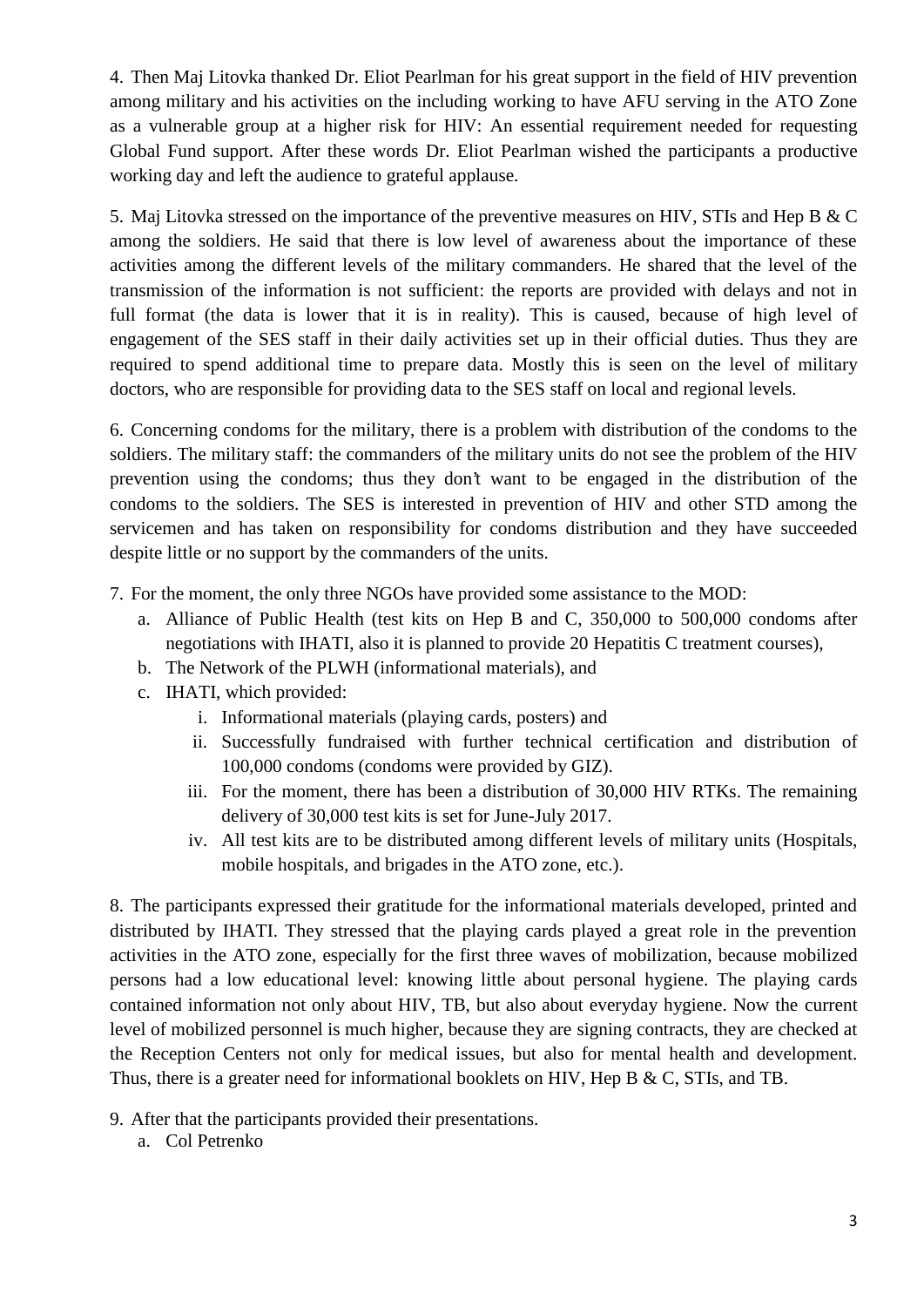

- i. He started his presentation with the information that his SES department already got RTKs from IHATI. Also he shared that they used RTKs donated by Dr. Eliot Pearlman in the previous year. In accordance with the data 2015: 5,045 soldiers were tested for HIV among them using 310 RTKs. The positive results were detected among 13 persons.
- ii. In 2016 7,013 persons were tested, 365 with RTKs, 37 people had a positive result, among them 4 were detected by RTKs.
- iii. In the first quarter of 2017, 1,898 people were tested among them 118 by RTKs, positive results were detected among 13 persons.
- iv. For the operation with RTKs the SES uses the order of the MOH #120 from 25/05/2000 regarding "Improvement of the organization of the medical assistance to the HIV/AIDS infected patients" and the acting instructions in the facilities of the Blood service.
- v. In accordance with the presenter, it is extremely important to remember that the modern RKTs are of great replicability of the results, but one has to be aware about the possibility of getting a false-positive and false-negative results and always there is a need to get a confirming verification tests.
- vi. In accordance with data, mobilized people of the second-sixth waves showed 120 people had been detected having HIV, 500 people for TB and 400 Hep C.
- vii. The results of the behavioral questionnaires have showed that 61% of soldiers in ATO zone had not used a condom during the last sexual interaction, and 18% had sex with a non-regular sexual partner or had used services provided by commercial sexual workers and with research 20-40% of them are HIV positive.
- viii. He stressed on the importance of the conducting of VCT among servicemen. Unfortunately, there are no official regulations on conducting VCT among service men and there are many peculiarities on conducting VCT among soldiers.
- ix. Also there is a need to involve commanders and officers responsible for educational activities to participate in pre-testing counseling in groups should be partially conducted by the commanders and officers (not military doctors).
- x. He stressed on the importance of the providing of psychological and social support to HIV-positive soldier including informing them on the rights of a HIV person, pro-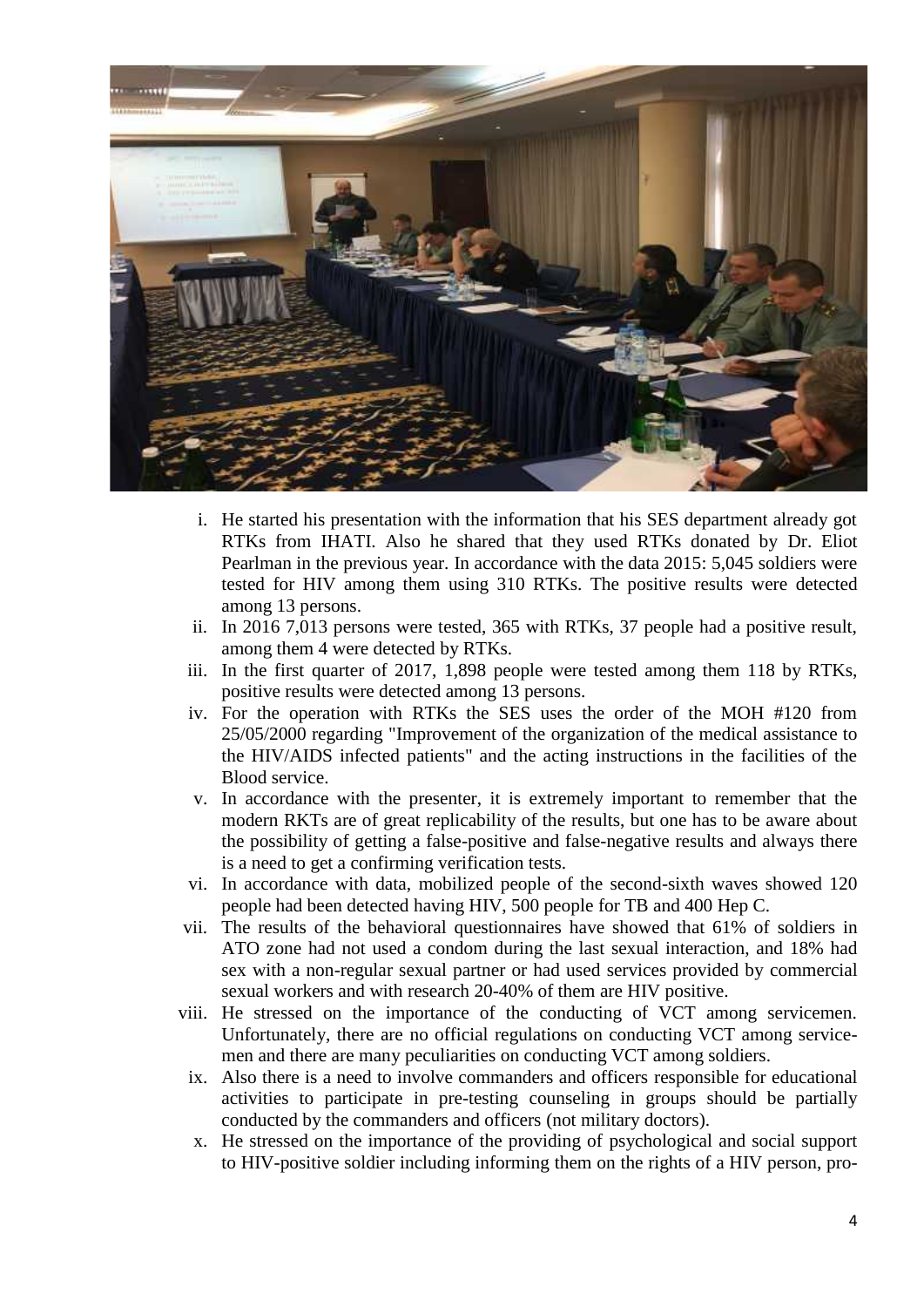viding him information on the existing governmental and non-governmental service providers and the contact of the nearest civilian AIDS center.

- xi. In his opinion, there is a great need of the training of laboratory personnel, who now are not involved in VCT activities. Also he stressed on the need of creation of VCT cabinets in all hospitals of the MOD.
- xii. He reminded us that there was previously a Health Promotion Center that its main responsibilities were development of the preventive programs, training of the military staff on the prevention issues, and overseeing implementing of the preventive programs among military personnel. It also developed informational materials on different medical and behavioral problems - now these activities have been partially implemented by IHATI.
- b. Col Dyaduk





i. He provided information about HIV spreading among military in a percentage

HIV infection had been not included in top 10 of most actual infections (first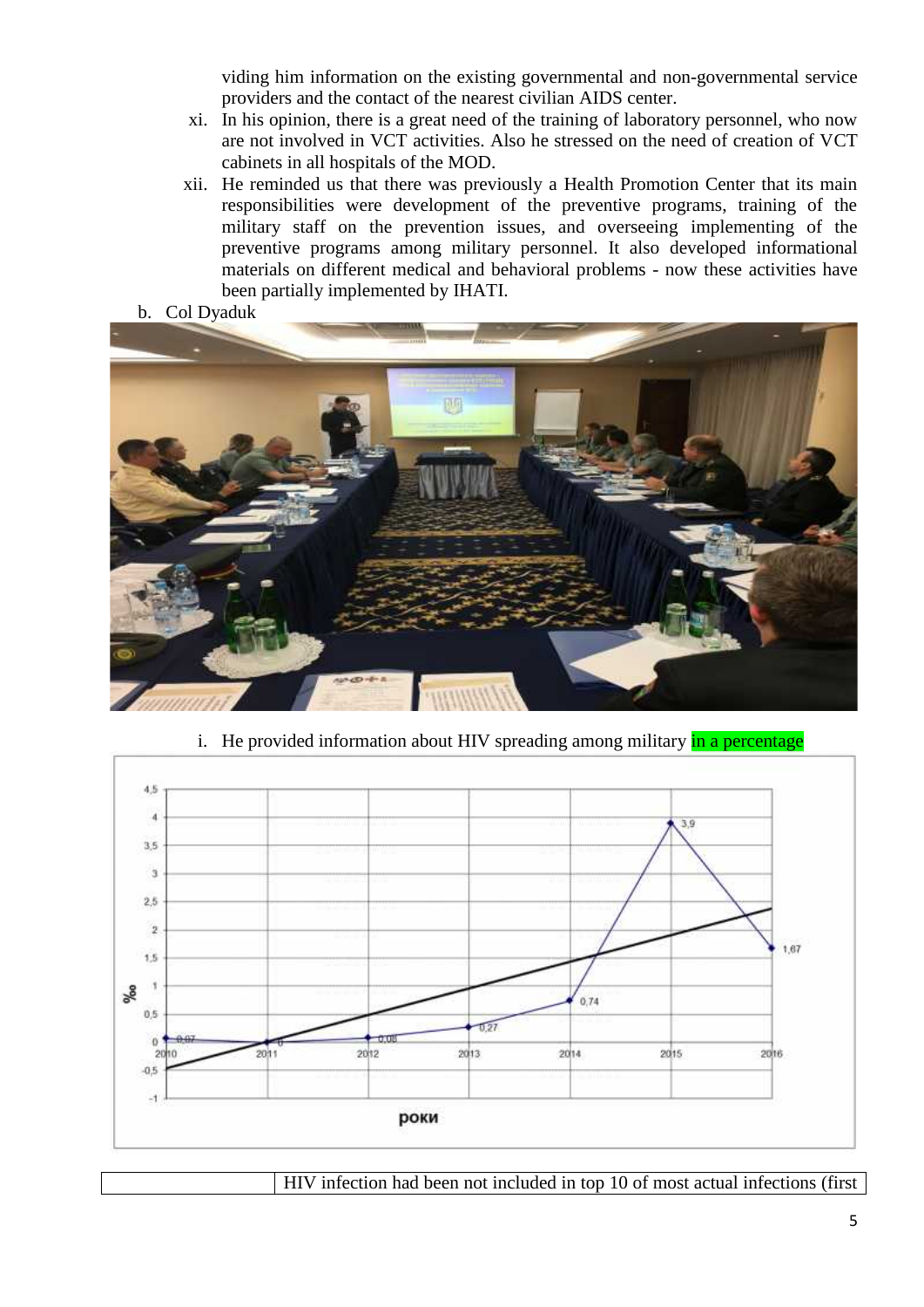| 2009-2014 | class infections)                                                                                   |
|-----------|-----------------------------------------------------------------------------------------------------|
| 2015      | HIV infection possessed five place of top 10 of most actual infections (first)<br>class infections) |
| 2016      | HIV infection possessed six place of top 10 of most actual infections (first)<br>class infections)  |

ii. Deterioration of the epidemiological situation with HIV among servicemen in the period of 2014-2016 has been caused by:

- **Mobilization**
- Increasing number of the military in a short term
- Increasing number of the military via mobilization
- Lack of the epidemiological barrier during the call under mobilization
- Non-effective organization of medical checking of the mobilized personnel on recruiting points as well as low level of awareness on HIV among military medical units.
- iii. In accordance with the data the servicemen with HIV+ and TB, who were detected in 2017 were called for the duty in 2016 as contractors and had been served 4-8 months. Mostly of the HIV+ servicemen are detected during their treatment in military or civilian medical facilities where they are on treatment for other pathologies. There is observed increasing numbers of HIV+ detections based on clinical signs of the disease. Moreover, many people are hiding their status at recruiting points and during military service. It is caused by the increasing salaries of the military and now for many people it is high desirable position. There are several proven cases of the fraud of the test results by the recruits, because the recruit must visit Reception Centers with all the test results made in civilian medical facilities.
- iv. Now the biggest problem is psychological issues of the ATO soldiers. Their bad psychological conditions lead to the behavioral problems such as alcoholic abuse, risky sexual behavior, tattoo making, drug use, etc., which leads to the HIV risk. The situation on the field (from the point of risky behavior) depends mostly on the leadership of the military units. For example, one of the commanders, used to mine the perimeter of the military unit to avoid any unauthorized leaving of the position.
- v. **The living conditions are also extremely stressful especially in winter time.**
- **vi.** At the end of his presentation, he stressed that the **mobilizations brought HIV into the army**. Now the situation has changed, because the contractors get a more detailed medical checkup, but even so the **epidemiological situation in the army is worse than in the civilian sector.**
- vii. **More attention must be paid to the psychological conditions of the soldiers**. A great positive **role in this is played by chaplains serving in ATO Zzone**, they set up small praying rooms in the military units and every soldier can come and discuss their problems with the chaplain.
- viii. There is a **great need of military psychologists** to work with the soldiers as well as in ATO zone as after deployment.
- c. Maj Kozhuchko
	- i. She had just redeployed from ATO zone where she spent three months.
	- ii. She used RTKs for the testing of the soldiers with pre- and post- consulting. She observes 99% are ready to get testing for HIV.
	- iii. She had twelve military units under her responsibility: Mostly battalions and mobile hospital. In the period of serving in ATO Zone, she implemented 1,277 tests, seven (7) of them were positive.
	- iv. The factors that complicate testing in the ATO Zone are:
		- The conducting of military operations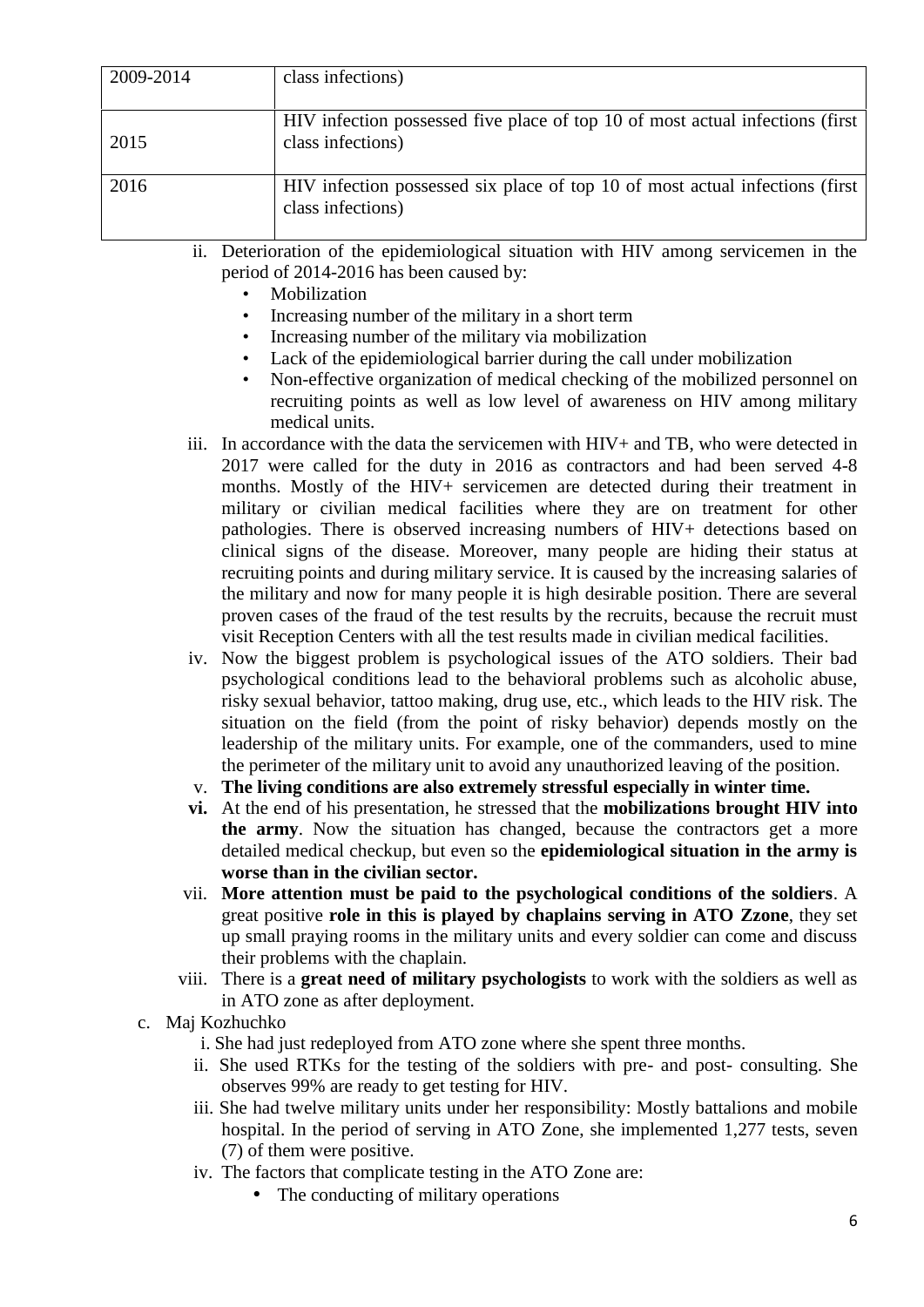- The vast majority of military personnel are at the FLOT.
- Medical personnel are exposed to danger: A high level of probability to detection of the military positions.
- In accordance with data, there were 219 officers and 1058 contractors tested on HIV during the three- month period of serving. There were 1,140 male and 137 female tested: seven (7) positive males, all are contractors.
- d. Senior Lieutenant Dobroshtan
	- i. The high risks of HIV-infection among the servicemen in ATO zone are caused by:
		- Underestimation of personal risk
		- Low level of sexual education
		- Increased mobility of the population due to the war-time activities
		- Growth in the levels of poverty and unemployment of the local population
		- Taking into account the fact that servicemen after a service in ATO Zone go to places of living or serving throughout Ukraine, it will cause an increase in epidemiological situation with respect to HIV, Hep B and C, STIs through out the country.
		- In her opinion, the next measures will improve the current situation in the military.

| Cadets and soldiers of one year service   Officers and contractors                          |                                              |
|---------------------------------------------------------------------------------------------|----------------------------------------------|
| (conscripts)                                                                                |                                              |
| The most important issue is decentralization of Providing of the information on the nearest |                                              |
| the preventive work on HIV                                                                  | VCT cabinet                                  |
| In every military unit there must be an Direction of the servicemen to the VCT              |                                              |
| officially determined a responsible person                                                  | cabinet by the medical personnel of the unit |
| for conduction of prevention activity                                                       |                                              |
| Obligatory trainings for the soldiers on the                                                | Conducting VCT twice a year with RTK         |
| HIV, Hep B and C, STIs and non-risky                                                        |                                              |
| sexual behavior                                                                             |                                              |
| Obligatory testing before leaving the service                                               | Obligatory testing on HIV of all servicemen  |
| via VCT cabinets or other medical facilities                                                | who are hospitalized in military medical     |
|                                                                                             | facilities                                   |

- ii. She informed that in Southern region there is one VCT cabinet operating. The head of the cabinet is a medical psychologist by background, but she is a civilian, thus there were some issues about psychological approaches to the military patients. After participation at the VCT training in Kharkiv March 2017, she reviewed her approach to the military patients.
- iii.Historically the southern region is the high risk zone on HIV, the MMCC-S VCT cabinet serves Mykolaiv, Zaporizhia, Kirov Rog, Dnipro, and Mariupol. IAW a schedule, the VCT specialist visits periodically the above mentioned places for VCT activities. **She shared that there is a great need of informational materials (some small booklets) to spread them among the soldiers. The playing cards, produced by IHATI are great, but there is a need of some new format of the informational materials: probably pocket size booklets on different issues not only HIV prevention, but on reducing risky sexual behavior, alcoholic abuse, drug use, etc**. The presenter asked IHATI staff to consider possibility of development of such kind of IM. Tetyana Bila assured the participants that the staff will think about the realization of this idea.
- e. Capt. Verovchuk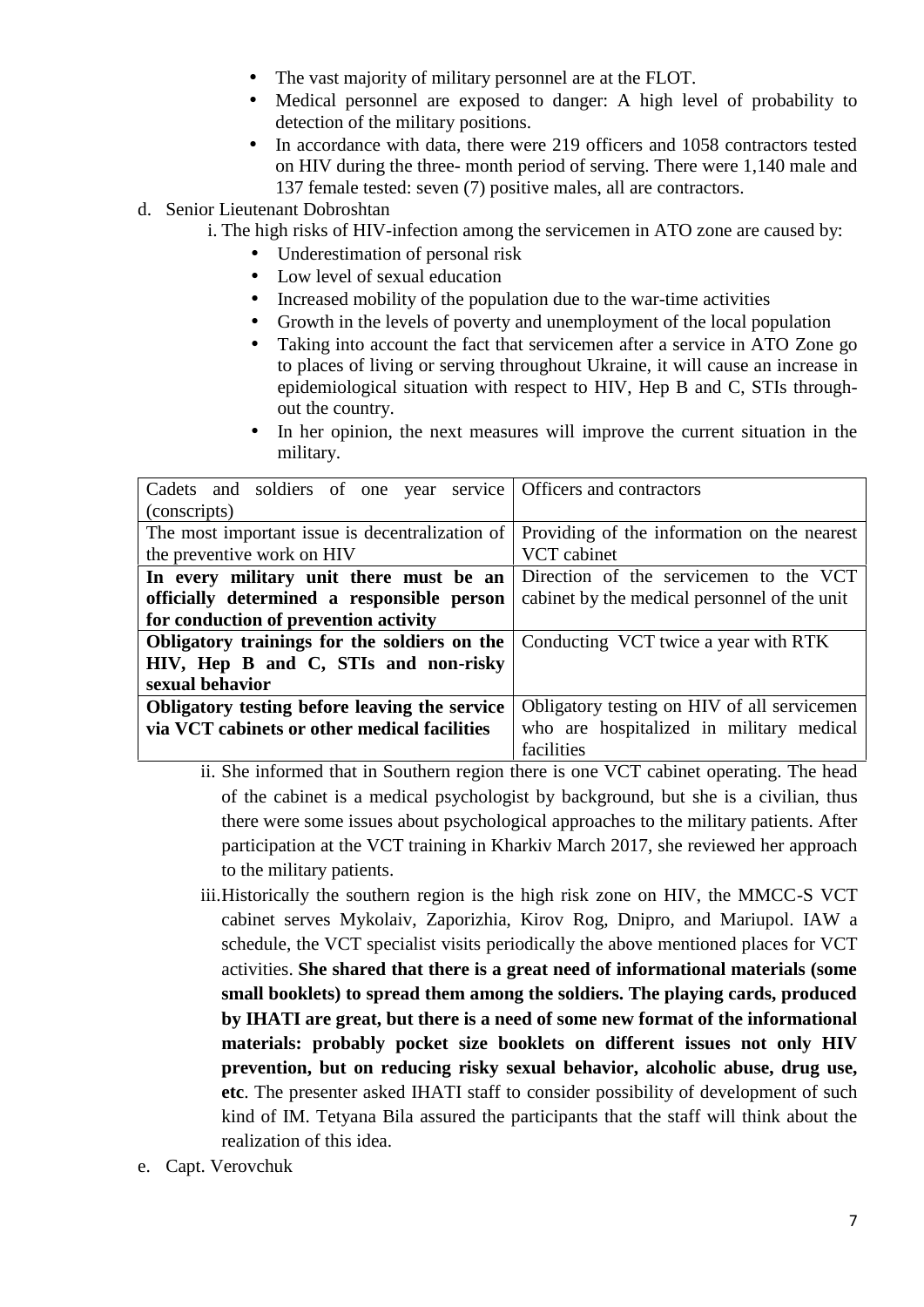- i. He started his presentation with information that the VCT cabinet is not acting in a full measure, because there is no officially hired staff, the doctors of infection department are responsible for the VCT cabinet, but the place of VCT cabinet is separated from the infection department and the ID doctors are busy with their everyday duties.
- ii. The VCT activities are under their obligations but there is no official job description. Moreover, there are no officially set working hours for the VCT activities. The same situation is observed in military units and hospitals in their area of responsibility.
- iii. Nowadays, ID doctors, who are conducting VCT, suffer extra psychological and emotional working load that can badly influence the quality of their work.
- iv.There are four regions in his zone of his responsibility: Kiev and Kyiv oblast, Chernigivska oblast and Sumska oblast.
- v. There are certain specifics in getting the services of counseling and testing by the military personnel:
	- Lack of the possibility of leaving of the military unit. Thus it is very difficult to get VCT services in civilian sector. There is often the commander's prohibition to leave the positions, because it takes time to go to the civilian AIDS center, get consultation services, testing and waiting for the results. also there is a lack of material preparations (POL materials for transportation of the military personnel to the place for VCT)
	- Lack of human resources (one has to assign people, who will be responsible for transportation of the military to the place of conduction of VCT), that also prevents the soldier from getting a VCT service.
	- Lack of awareness of the military personnel, first as to the HIV/AIDS problem, and second as to the possibility and conditions of getting a VCT testing and counseling service, that prevents their personal obtaining these services;
	- The psychological barrier, that is connected with the fear of learning their HIV status as well as the fear of a breach of confidentiality and discovering a positive status of the patient causes a big problem in the system to provide VCT services.
- vi. The situation can be improved by the next steps:
	- Organization of the VCT cabinets not only at the MMCC, but at military medical hospitals (MMH)
	- **There is a need for the creation of a specific MOD facility,which will be responsible for the preparation and training of the VCT consultants.**
	- **Every VCT consultant must get a specific training on VCT with a certification, which will be officially developed by the specific order.**
	- To consider introducing to the plans of the everyday duties of the military units scheduled days, when soldiers may wish (but a certain percentage of the personnel of the unit, the **absence of which will not influence on the unit combat readiness) can get a VCT service.**
	- To continue to build an educational work on the issues of HIV/AIDS among the military servicemen.
- f. Col Lieutenant Igor Kudelskyi
	- i. He started his presentation with data on the epidemiological situation in the central region of responsibility. In 2016 - 8 cases of HIV positive were detected. It was listed Number 6 among first class infections at 3.42%.
	- ii. Peculiarities on VCT services conducted in the AFU:
		- the military units and areas where the military activities are implemented are restricted territories to the admission of the unauthorized persons;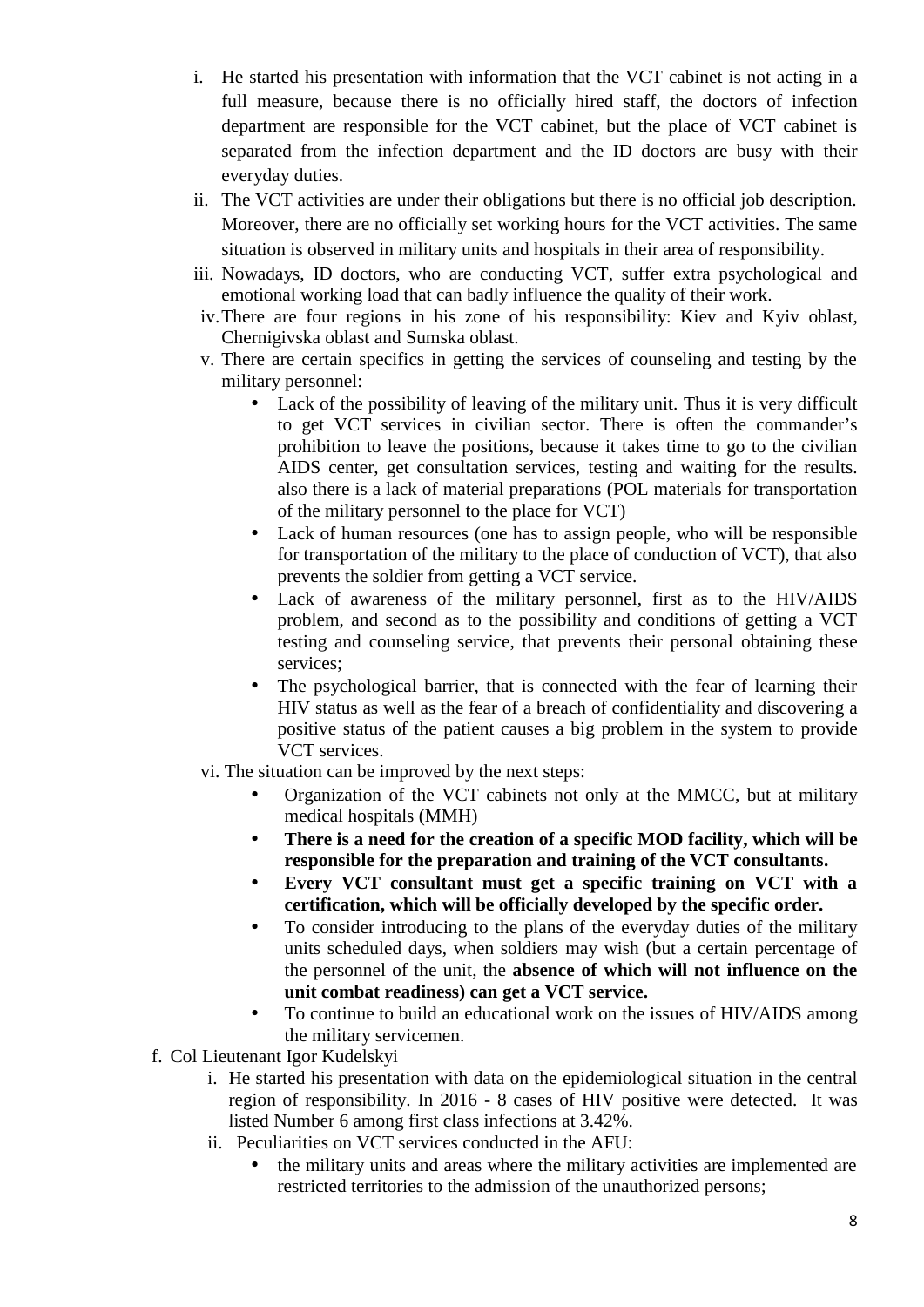- **Access to the VCT services, psychological, legal and social consultations are highly complicated or do not exist at all;**
- **A compulsory examination on HIV- infection gets only a limited range of the military personnel of the AFU in accordance with the current legislation.**
- The compulsory examinations of the servicemen in order to prevent spreading of the HIV- infection among the military of the AFU:
- A compulsory testing for the HIV infection of the candidates for the contract service and for entering military high schools/academies
- A compulsory testing for HIV-infection of the blood donors, tissues and biological liquids donors;
- A compulsory testing for HIV-infection before and after UNPK missions.
- There are certain specifics in getting the services of counseling and testing by the military personnel:
- iii The dynamic of HIV infections among the military is still high; however, there are certain specifics in getting the services of counseling and testing by the military personnel.
- iv. Comparing to the previous years, it decreased sufficiently. This is caused by the **decreased number of mobilized people, increased number of contractors as well as more detailed medical examination before entering the service**.
	- Also the preventive activities are implemented in different medical units of different rank with the usage of the informational materials- informational playing cards and posters provided by IHATI have been extremely successful and have influenced the epidemiological situation in the AFU in extremely positive way.
	- He wanted to express his gratitude to the staff of IHATI for their work in the field of prevention of HIV among soldiers. **He shared that the IM are still extremely popular among the military and they help to improve the sanitarian-educational work among the military**.

10. After the last presentation Ms. Tetyana Bila thanked the participants for their great presentations and discussions and announced that next day of the Workshop will start with a division of the participants into working groups to address the need to provide 100% of linkage of a posi-tive soldier to the civilian AIDs center.

## **Day Two:**

Working session

11. Ms. Tetyana Bila shared information about 90-90-90 target of the WHO and asked the partici pants take it into account in their work on HIV prevention. She stressed about the importance of direction of HIV-positive person to the nearest civil AIDS center. She said that she understands that for the moment no legal order to do it exists in the military, but being caring for their soldiers the military medical specialists have to find out the nearest civilian AIDS center, set a contact with the chief doctor of the center and control the transition of the military HIV-positive person to the AIDS center for registration. Some of the participants confirmed that they already act as it was described. **Also they told that it depends on the civilian AIDS center staff: some of them are ready to collaborate with the military, some of them are trying to get rid of the positive soldier mostly because the serviceman is registered in another region.**

12. After that the participants were divided into three working groups and asked to prepare an answer on a question what has to be done to improve the situation on different levels – the highest level – Cabinet of Ministers, MOD, MOH, MMD; the middle level - MMCC, hospitals; the lowest level – medical units of the brigades.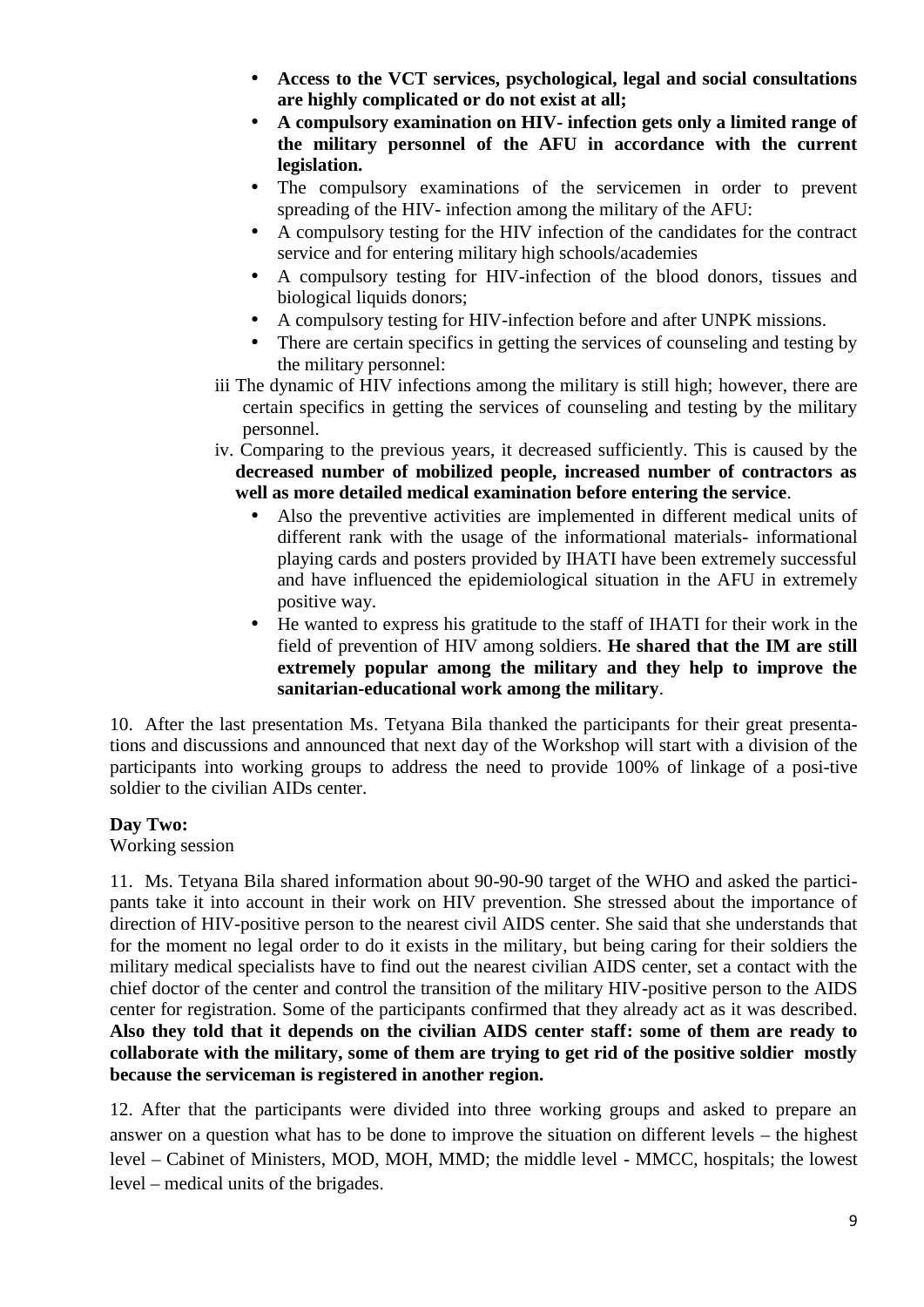

#### **a. The first group results:**

- The person, who conducted VCT, has to send the positive soldier to the nearest civilian AIDS center.
- The same person has to inform the regional facility of the SES MOD about the case of HIV+ in the coded form for the including into the official epidemiological data.
- In case the commander is against retaining the positive soldier in the military unit, in order to visit civilian AIDS center, the doctor who conducted VCT must look for the reason to send the positive to the civilian medical facility even with another reason (not HIV+ result).

## **b. The second group results:**

- Detection of HIV+ person the problem can occur when the person refuses to have further examination. In this case the diagnosis is not confirmed. What has to be done?
- To convince the HIV+ person to get further examination in a military medical facility with an infection disease doctor. Then the testing must be done by laboratory (PCR or another testing) for confirmation of the diagnoses.
- If diagnoses is confirmed the military doctor is directed a positive person to the civilian AIDS center, because only civilian AIDS centers provide ARV therapy that will improve the quality and length of life. Moreover the treatment is free of charge.
- Also in case of starting ARV therapy, the person would not spread the virus.
- It is important to remind a positive person that there is a criminal responsibility if he will have a sexual contact without condom and get his partner under a risk of infection.

#### **c. The third group results:**

- The first issue is to have a contact information about the nearest civilian AIDS center, and try to set a good professional relationship with the head of the AIDS center.
- There is a need for specific *Order* on the introduction of the instructions on the actions to be implemented in case of positive result detection. This order must contain a part on the actions the commander has to do (not only military medical staff are included in the order).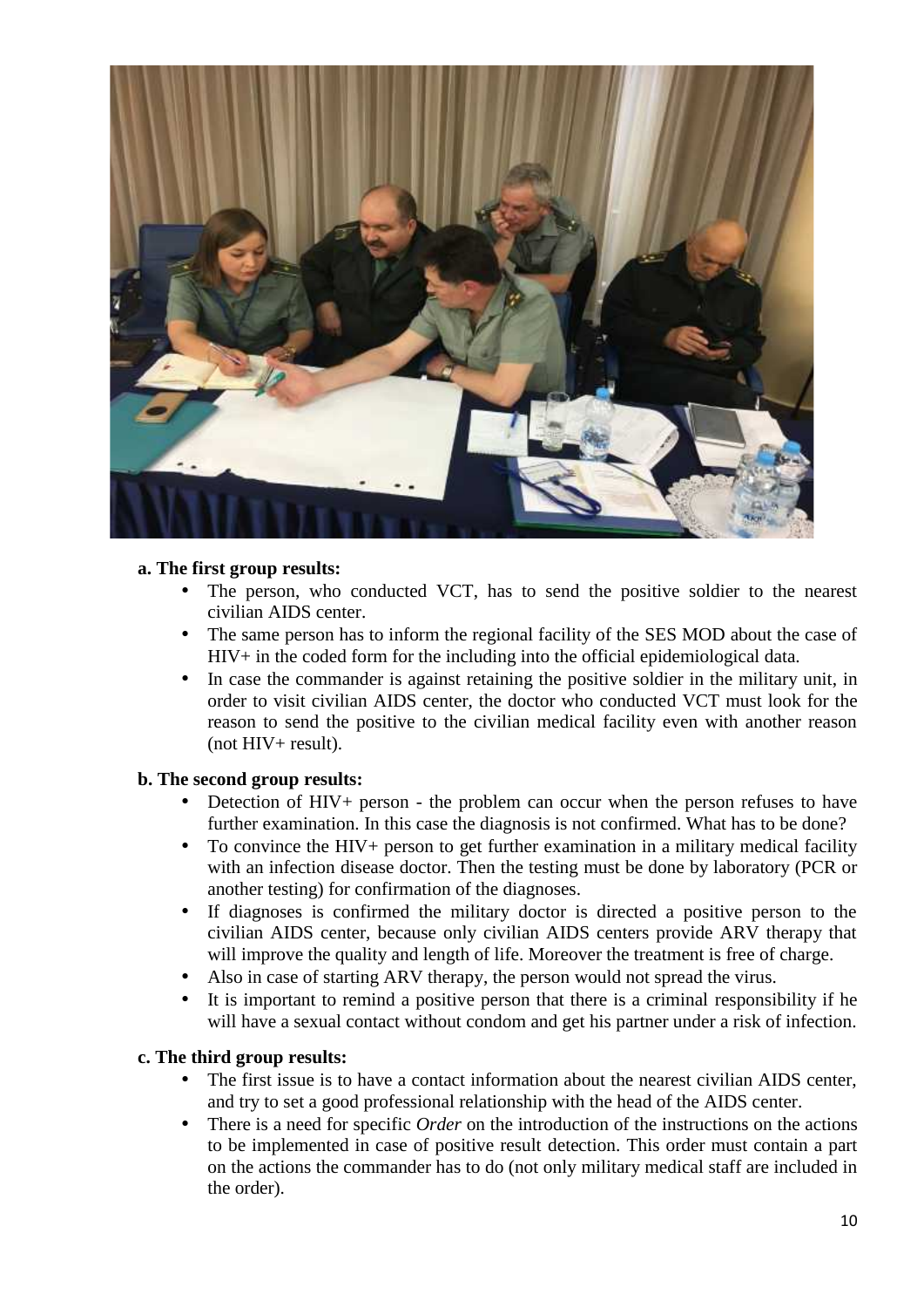## **d. Maj Litovka shared his vision on the issue:**

In his opinion, there are four possible ways for the legalization of the process:

- HIV+ ART on a place of living of the positive servicemen but there is a need to change the MOH order on HIV with specific part for the ARV for the military (based on place of service)
- A specific *Order of General Staff Office* (for heads of military medical units or MOD on their obligatory actions, creation of ART cabinets within military medical system, preventive medicine, *Order* for the heads of the units.
- A joint *Order* of MOH and MOD on collaboration with civilian AIDS centers.
- And instructions developed by MMCC of the regions now it works.

# e. **MAJ Litovka shared that the best and the most efficient way will be joint order of MOH and MOD.**

- Unfortunately, to develop such an *Order* it will take great amount of time and effort, for example, based on previous experience, there must be at least two military specialists who will be engaged in the process full time for at least six months. There is no funding to get two more persons onto the staff as well as there is no chance to involve people of the existing staff, because they already have their working response bilities with a tough working schedule.
- Activities include: organizing working meetings with all official parties (deputies of the relevant group, ministry of health representatives, ministry of justice, budget committee, Ministry of finance, etc.) is an extremely costly and time-consuming activity.



f. **MAJ Litovka shared that possibly this activities can be realized by funding of some INGOs**, but he also has a concern that civilian people will not understand the peculiarities of the military system as well as military staff does not know how to act with the civilian ministers to work on the issue.

Thus to develop the needed *Order* is an extremely hard task to implement.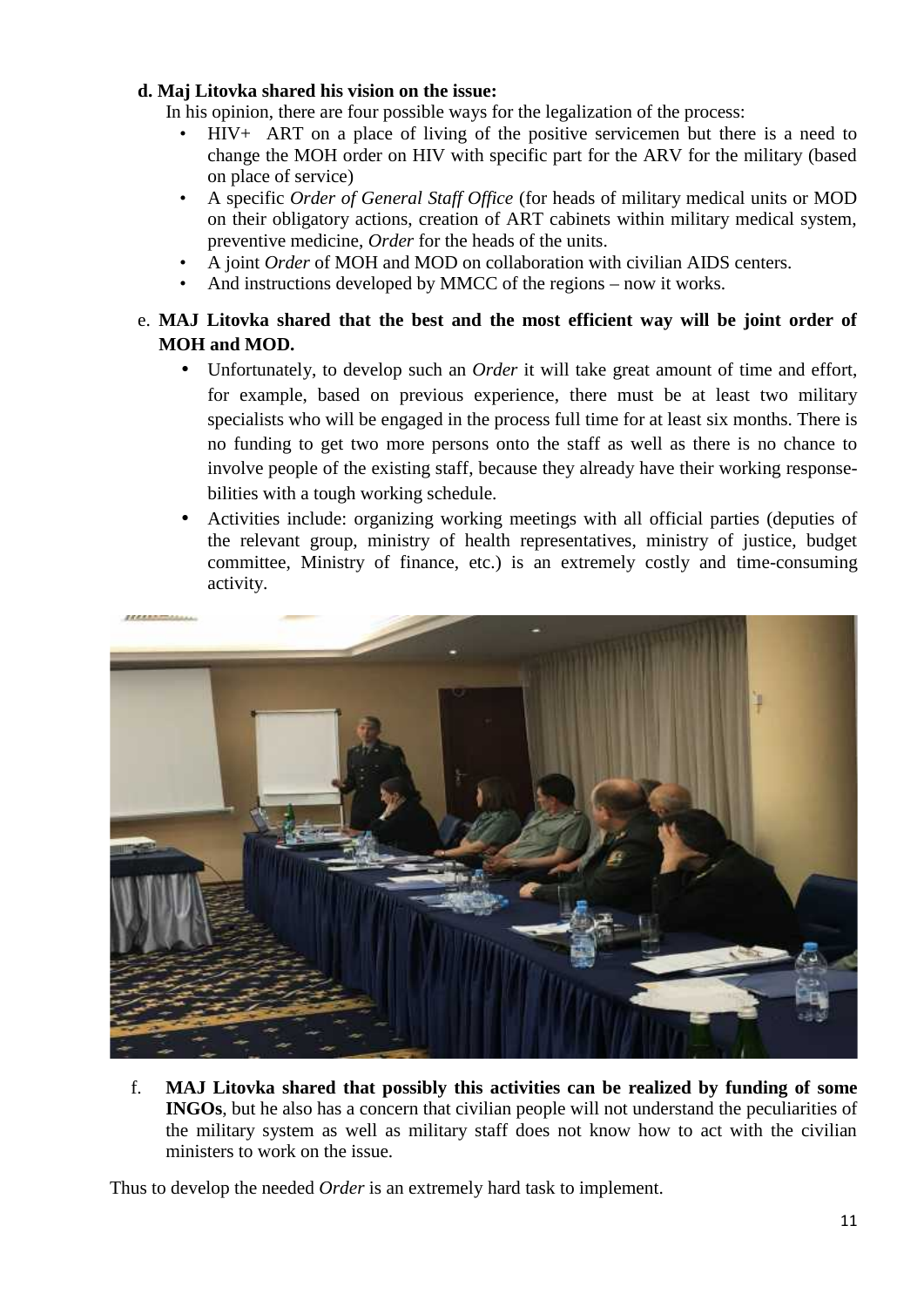13. Ms. Tetyana Bila thanked the groups for their productive and informative work and told that all the ideas will be taken into consideration and shared with all interested parties which will think about to implement the task.

14. At the end of the Workshop Ms. Bila thanked to the participants for their active participation. Also she reminded the participants on the need to provide the requested data on the HTC and PP\_PREV indicators in a timely manner for transmission to Headquarters, DHAPP.



15. Then the participants were awarded their Certificates.

16. At the end, MAJ Litovka provided the closing comments and expressed his gratitude to the IHATI staff for the organizing of the Workshop on HIV prevention among military, which is a highly important in the current situation with the battlefield activities in the east of Ukraine.

- a. He expressed his confidence that all the activities implemented by IHATI have helped to change situation in HIV prevention among military personnel.
- b. Also he thanked to Eliot Pearlman and Tetyana Bila for their activities on including military in the Global Fund request for funding. He shared that December 2016 he was told by Dr. Kurpita that military would never enter into a Global Fund request for funding.
- c. After the great collaborative work of SES and IHATI, we succeeded to consider military as a group vulnerable to a high risk of HIV infection. Thus for the first time, the MOD will be able to get funding not only for HIV, but also for TB and other diseases of military signifi cance (Hepatitides and STIs)!
- d. And it is a great success! Despite all the obstacles by the primary recipients, especially by UCDC, the request for about \$2,000,000 for MOD needs has been submitted to the Global Fund and hopefully the request will be supported. It is anticipated that word will be received this August.

17. In the funding request, there is a budget line item has been included re-establishing the Health Promotion Center, which will be a key asset for the epidemiological control in the AFU and to be